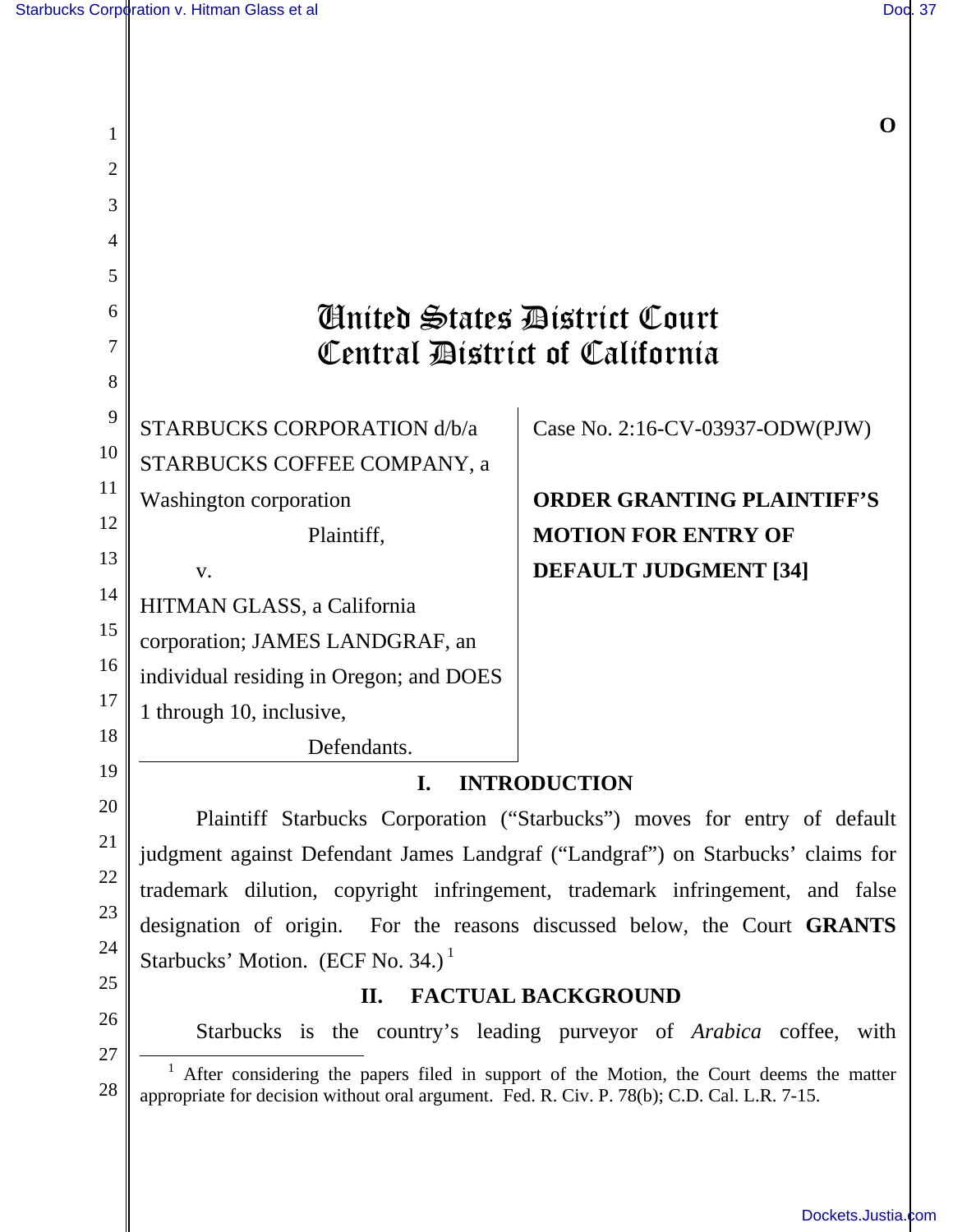1 2 3 4 approximately 12,000 retail locations in the United States and more than 10,000 locations abroad. (Compl. ¶ 21, ECF No. 1.) Starbucks produces billions of dollars in revenue every year through its stores, authorized accounts, website, and more. (*Id*. ¶¶  $22 - 25.$ 

5 6 7 8 9 10 11 12 For over 20 years, Starbucks has continuously used its trademarks, including its Siren Logo and its 40th Anniversary Siren Logo (collectively, "Starbucks' Marks"), to identify its goods and promote its brand. (*Id*. ¶ 10.) Starbucks' Marks are prominently displayed in its stores and on its products, which include coffee, coffee equipment, glassware, and many other types of branded merchandise. (*Id*. ¶ 21, 23, 24.) Starbucks owns registered trademarks for its Siren Logo in both a black and white color-scheme, and a green, black, and white color-scheme, and has used the two color-schemes since 1989 and 1994, respectively. (*Id.* ¶¶ 13–14, Ex. 1.) Starbucks also owns registered trademarks for its 40th Anniversary Siren Logo in a black and white color-scheme and a green and white color-scheme, and has used the two colorschemes since 2011. (*Id.* ¶¶ 17–18, Ex. 1.) Starbucks alleges that Landgraf infringed upon its Marks by using virtually identical logos on glass bongs, clothing, and novelties in his "Dabuccino" line of products. (*Id.* ¶ 30–39.)

On June 3, 2016, Starbucks filed a Complaint against Defendants Hitman Glass and James Landgraf. (ECF No. 1.) Landgraf never filed an answer and the Clerk of Court entered default on August 31, 2016. (ECF No. 26.) Starbucks' motion for default judgment is now before the Court for decision. (ECF No. 34.)

#### **III. LEGAL STANDARD**

28 Federal Rule of Civil Procedure 55(b) authorizes a district court to enter a default judgment after the Clerk of Court enters default. *Aldabe v. Aldabe*, 616 F.2d 1089, 1092 (9th Cir. 1980). Upon the Clerk's entry of default, the defendant's liability is conclusively established, and the well-pled factual allegations in the complaint are accepted as true. *Televideo Sys., Inc. v. Heidenthal*, 826 F.2d 915, 917– 19 (9th Cir. 1987) (per curiam) (citing *Geddes v. United Fin. Grp.*, 559 F.2d 557, 560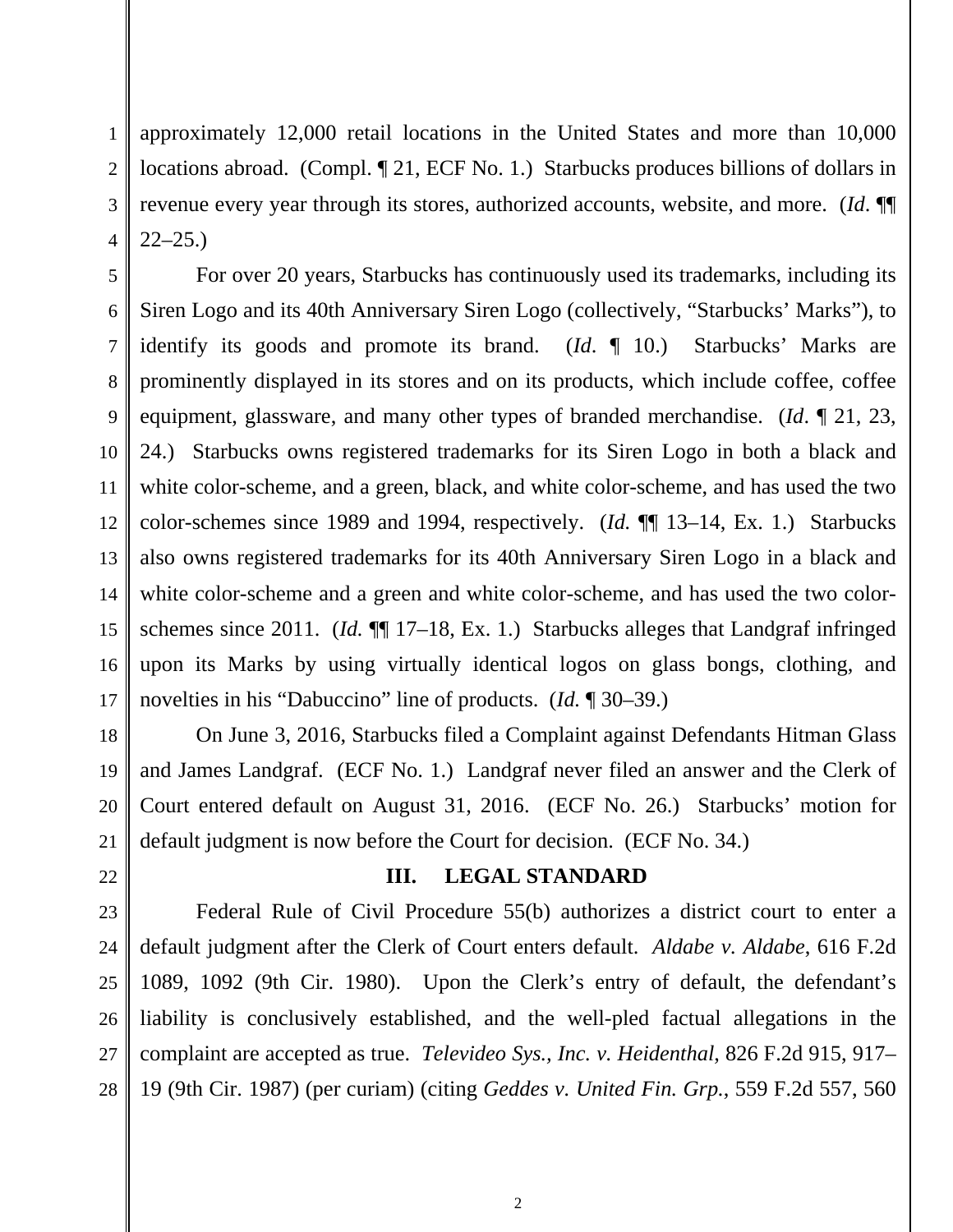1

(9th Cir. 1977)).

2 3 4 5 6 7 8 In exercising its discretion to enter a default judgment, a court considers several factors (the "*Eitel* Factors"), including: (1) the possibility of prejudice to plaintiff; (2) the merits of plaintiff's substantive claim; (3) the sufficiency of the complaint; (4) the sum of money at stake; (5) the possibility of a dispute concerning material facts; (6) whether the defendant's default was due to excusable neglect; and (7) the strong policy underlying the Federal Rules of Civil Procedure favoring decisions on the merits. *Eitel v. McCool*, 782 F.2d 1470, 1471–72 (9th Cir. 1986).

# 9

#### **IV. DISCUSSION**

## 10

### **A. Procedural Requirements**

11 12 13 14 15 16 17 18 Before a court can enter a default judgment against a defendant, the plaintiff must satisfy the procedural requirements set forth in Federal Rules of Civil Procedure 54(c) and 55, as well as Local Rule 55-1. Local Rule 55-1 requires that the movant submit a declaration establishing: (1) when and against which party the default was entered; (2) the pleading to which the default was entered; (3) whether the defaulting party is a minor, incompetent person, or active service member; and (4) that the defaulting party was properly served with notice if required. *Vogel v. Rite Aid Corp.*, 992 F. Supp. 2d 998, 1006 (C.D. Cal. 2014).

19 20 21 22 23 24 25 26 27 28 Starbucks has fulfilled these requirements. Starbucks' counsel Seth A. Gold submitted a declaration establishing that: (1) a default was entered by the Clerk against Landgraf on August 31, 2016; and (2) Landgraf is not a minor, incompetent person, or active service member. (Gold Decl. ¶¶ 6, 8, ECF No. 34.) Starbucks served Landgraf with notice of this action on August 1, 2016 pursuant to Rule 55(b)(2). (*Id*. ¶ 2; *see* Proof of Service, ECF No. 19.) Lastly, Starbucks has complied with Federal Rule of Civil Procedure 54(c) by requesting remedies not different in kind from those prayed for in the Complaint. (Mot. at 18–25.) Thus, the Court finds that Starbucks has satisfied the procedural prerequisites for the entry of a default judgment.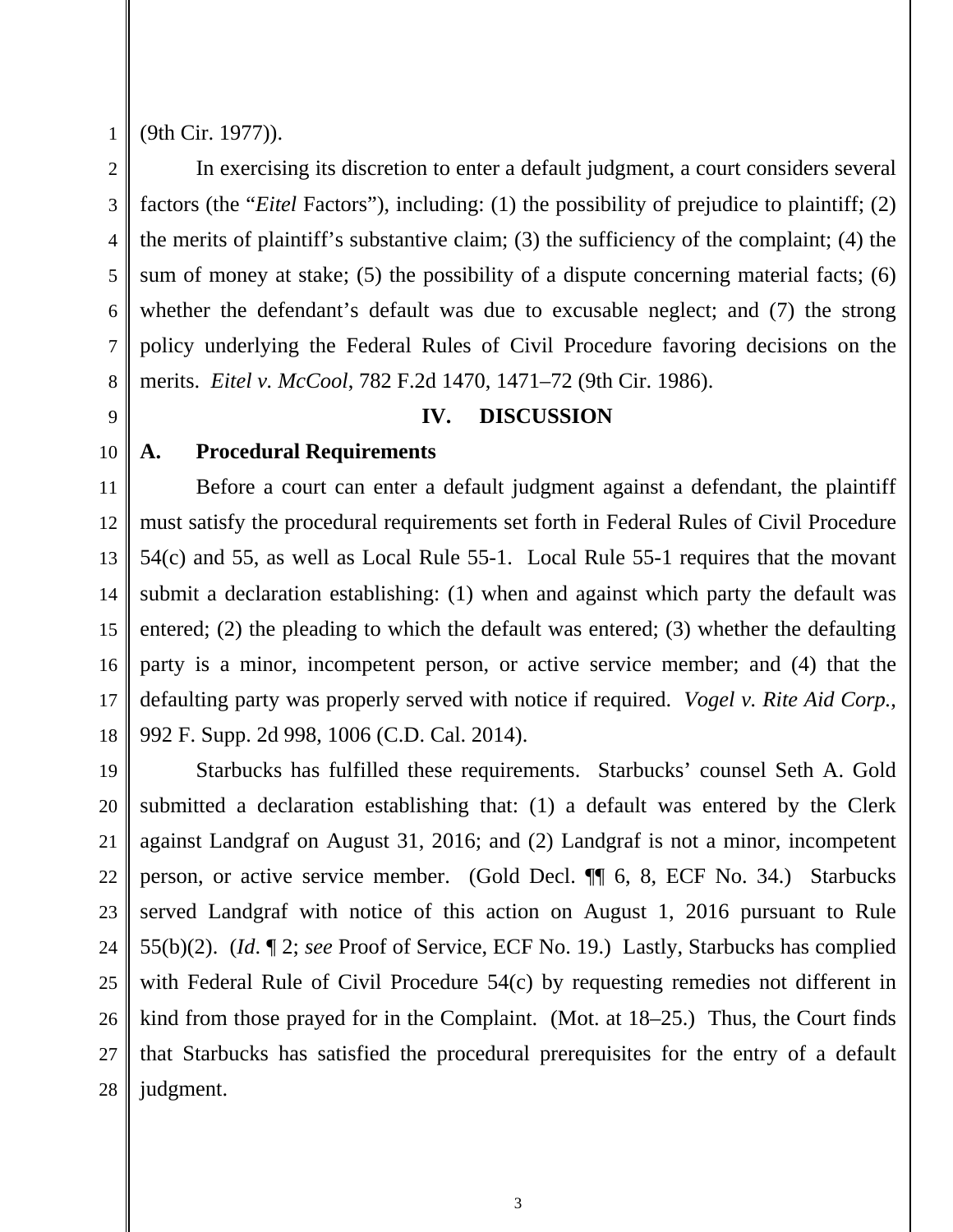1 2

3

4

5

6

7

8

9

## **B.** *Eitel* **Factors**

 The Court finds that the *Eitel* factors weigh in favor of entering a default judgment against Landgraf. The Court discusses each factor in turn.

**1. Starbucks Would Suffer Prejudice**

 The first *Eitel* factor considers whether a plaintiff will suffer prejudice if a default judgment is not entered. *PepsiCo Inc. v. Cal. Sec. Cans*, 238 F. Supp. 2d 1172, 1177 (C.D. Cal. 2002). The Court finds that this factor favors entering a default judgment because Landgraf failed to appear or offer a defense in this case. Therefore, the only way Starbucks can obtain relief is through a default judgment.

10 11

# **2. Starbucks Brought a Meritorious Claim and Starbucks' Complaint Was Sufficiently Pled**

12 13 14 15 The second and third factors, examining the merits of a plaintiff's substantive claims and the sufficiency of its Complaint, require a plaintiff to "state a claim upon which [it] may recover." *See Philip Morris USA, Inc. v. Castworld Prods., Inc.*, 219 F.R.D. 494, 499 (C.D. Cal. 2003).

16

#### a. Federal and State Dilution Claims

17 18 19 20 21 22 23 24 25 Starbucks brings both a federal trademark dilution claim under the Lanham Act and a state trademark dilution claim under the California Business and Professions Code against Landgraf. 15 U.S.C. § 1125(c); Cal. Bus. & Prof. Code § 14247. The analysis under both statutes is the same. *Jada Toys, Inc. v. Mattel, Inc.*, 518 F.3d 628, 634 (9th Cir. 2008). To establish either a federal or California dilution claim, a plaintiff must show that "(1) the mark is famous and distinctive; (2) the defendant is making use of the mark in commerce; (3) the defendant's use began after the mark became famous; and (4) the defendant's use of the mark is likely to cause dilution by blurring or dilution by tarnishment." *Id.*; 15 U.S.C. § 1125(c)(1).

26 27 28 To determine whether a mark is famous and distinctive, courts take into account several factors, including (i) the duration, extent, and geographic reach of advertising and publicity related the mark; (ii) the amount, volume, and geographic extent of sales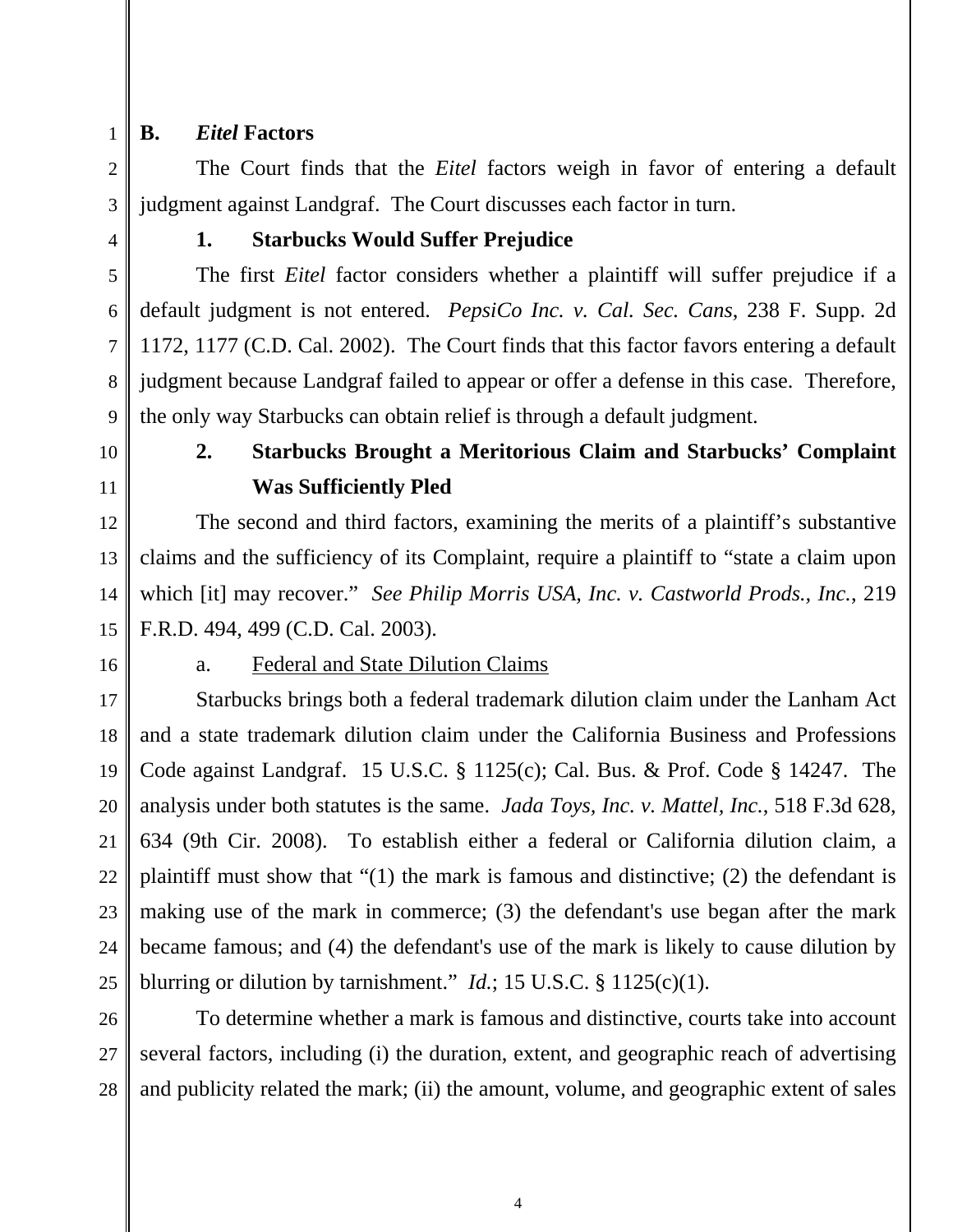of goods or services offered under the mark, (iii) the actual extent of the mark's recognition; and (iv) whether the mark was registered. 15 U.S.C.  $\S 1125(c)(2)(A)$ .

2 3

4

5

6

7

8

9

10

1

Starbucks' Marks are well known to the public. Both the Siren Logo and the 40th Anniversary Siren Logo have been used worldwide in Starbucks' approximately 22,000 retail locations: the Siren Logo for more than twenty years and the 40th Anniversary Logo for five. (Compl ¶ 12, 16, 21.) Billions of transactions are completed every year involving products that bear Starbucks' Marks. (*Id.* ¶ 22.) In the United States, Starbucks has fifteen trademark registrations for the Siren Mark and six trademark registrations for the 40th Anniversary Siren Mark. (*Id.* ¶¶ 13–14, 15, 17–18, 19, Ex. 1, Ex. 2.) Thus, Starbucks' Marks are unmistakably famous.

11 12 13 14 15 16 It is also clear that Landgraf has been using Starbucks' Marks to sell his products. In conjunction with co-defendant Hitman Glass, Landgraf sold Dabuccino glass bongs, hat pins, stickers and t-shirts bearing logos substantially similar to Starbucks' Marks for prices up to \$8,000. (*Id.* ¶ 34.) Further, Landgraf also sold the Dabuccino products outside of his dealings with Hitman Glass. (*Id*. ¶ 35.) Thus, the second element is satisfied.

17 18 19 20 The third element is satisfied as well. Sales of the infringing products began in 2015, long after Starbucks' Marks became famous. (*Id.* ¶ 31, 45.) Indeed, the Dabuccino products were expressly inspired by the fame and relatability of Starbucks' Marks. (*Id.* ¶ 38.)

21 22 23 24 25 26 27 28 Finally, Landgraf's use of Starbucks' Marks is likely to cause dilution by blurring. Where a plaintiff's claim is based on a dilution by blurring theory, the question is whether the "association arising from the similarity between a mark or trade name and a famous mark . . . impairs the distinctiveness of the famous mark." 15 U.S.C § 1125(c)(2)(B). Courts may consider all relevant factors in making this determination, including (i) the degree of similarity between the mark or trade name and the famous mark; (ii) the degree of inherent or acquired distinctiveness of the famous mark; (iii) the extent to which the owner of the famous mark is engaging in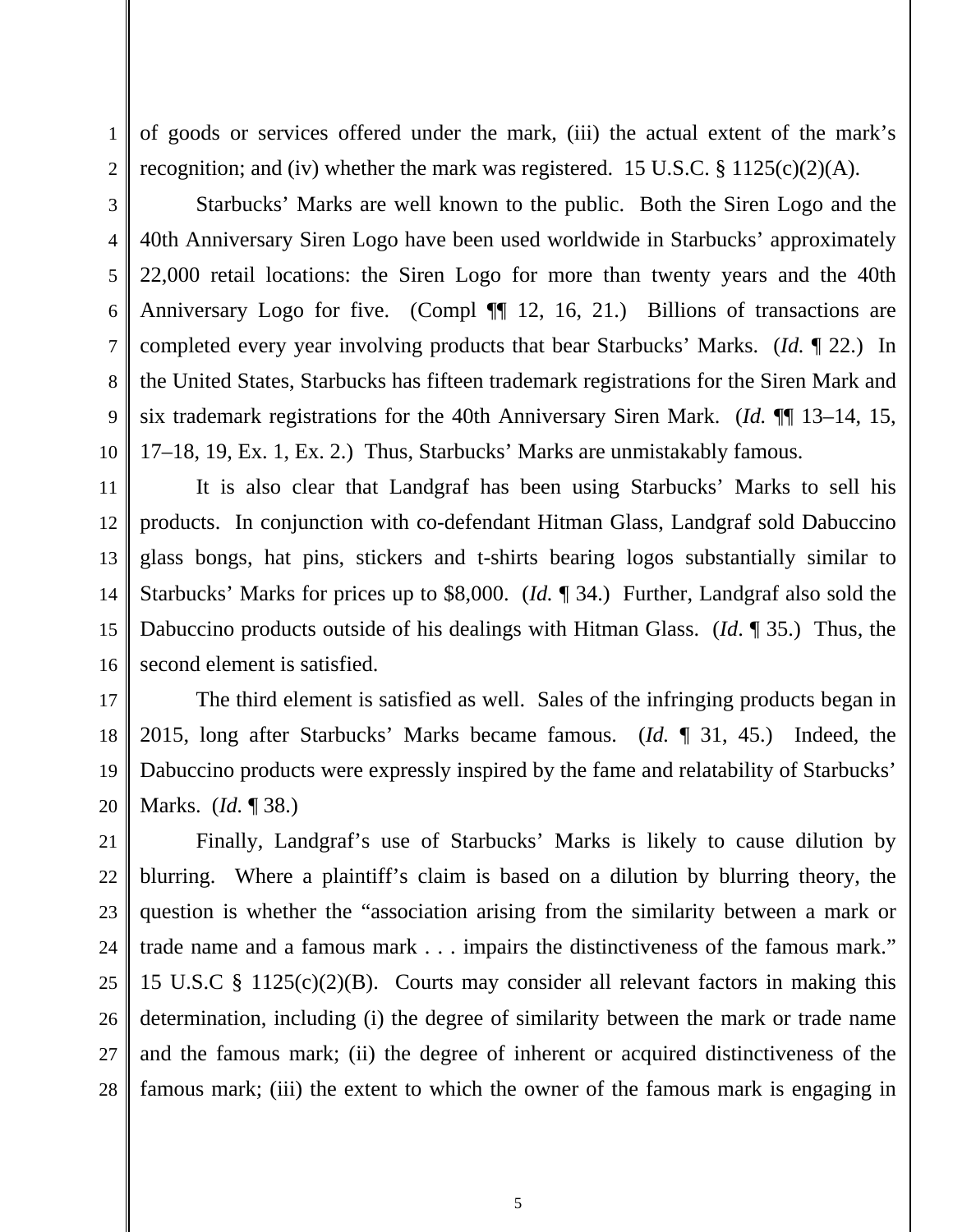1 2 3 4 substantially exclusive use of the mark; (iv) the degree of recognition of the famous mark; (v) whether the user of the mark or trade name intended to create an association with the famous mark; (vi) any actual association between the mark or trade name and the famous mark. *Id.*

5 6 7 8 9 10 11 12 13 14 15 16 17 18 19 20 21 22 23 24 First, Starbucks has shown that Landgraf's products bear logos substantially similar to Starbucks' Marks through its inclusion of side-by-side images in the pending motion. (Compl. ¶ 33.) Second, Starbucks' Marks are inherently distinctive and arbitrary because they use artistic Siren designs to sell coffee.<sup>2</sup> (*Id.*  $\P$  47.); *see Fortune Dynamic, Inc. v. Victoria's Secret Stores Brand Mgmt., Inc.*, 618 F.3d 1025, 1033 (9th Cir. 2010). Third, Starbucks seeks to ensure exclusive use of its Marks through its registrations of the Marks and its monitoring of all of its distribution channels to ensure compliance with its intellectual property policies. (Compl*.* ¶ 25.) Fourth, Starbucks' Marks have a high degree of recognition; the specific Marks at issue have been used throughout the world for years in its stores, on its products, and in its advertising. (*Id.* ¶ 21–29, 44.) Fifth, it is clear from public statements by Hitman Glass and Landgraf that they intended to create an association with the famous mark. For example, the Dabuccino Series One bong is advertised as "[t]aking inspiration from one of America's favorite frozen coffee drinks" and "easily relatable." (*Id.* ¶ 38.) The social media response from consumers also shows that an association has been created between the Dabuccino products and Starbucks' products that bear Starbucks' Marks. (*Id.*) Given that the first five factors plainly show that Landgraf's infringing use of Starbucks' Marks is likely to cause dilution, the Court finds that Starbucks' federal and state dilution claims are meritorious and sufficiently pled.

<sup>25</sup> 26 27 28 <sup>2</sup> "A mark's conceptual strength depends largely on the obviousness of its connection to the good or service to which it refers. The less obvious the connection, the stronger the mark, and vice versa ... . [A]rbitrary marks [are] actual words [or symbols] with no connection to the product—such as Apple computers and Camel cigarettes." *Fortune Dynamic, Inc. v. Victoria's Secret Stores Brand Mgmt., Inc.*, 618 F.3d 1025, 1033 (9th Cir. 2010). Here, Starbucks' Marks are arbitrary because the

Siren depicted in the Marks has no connection to coffee-based products.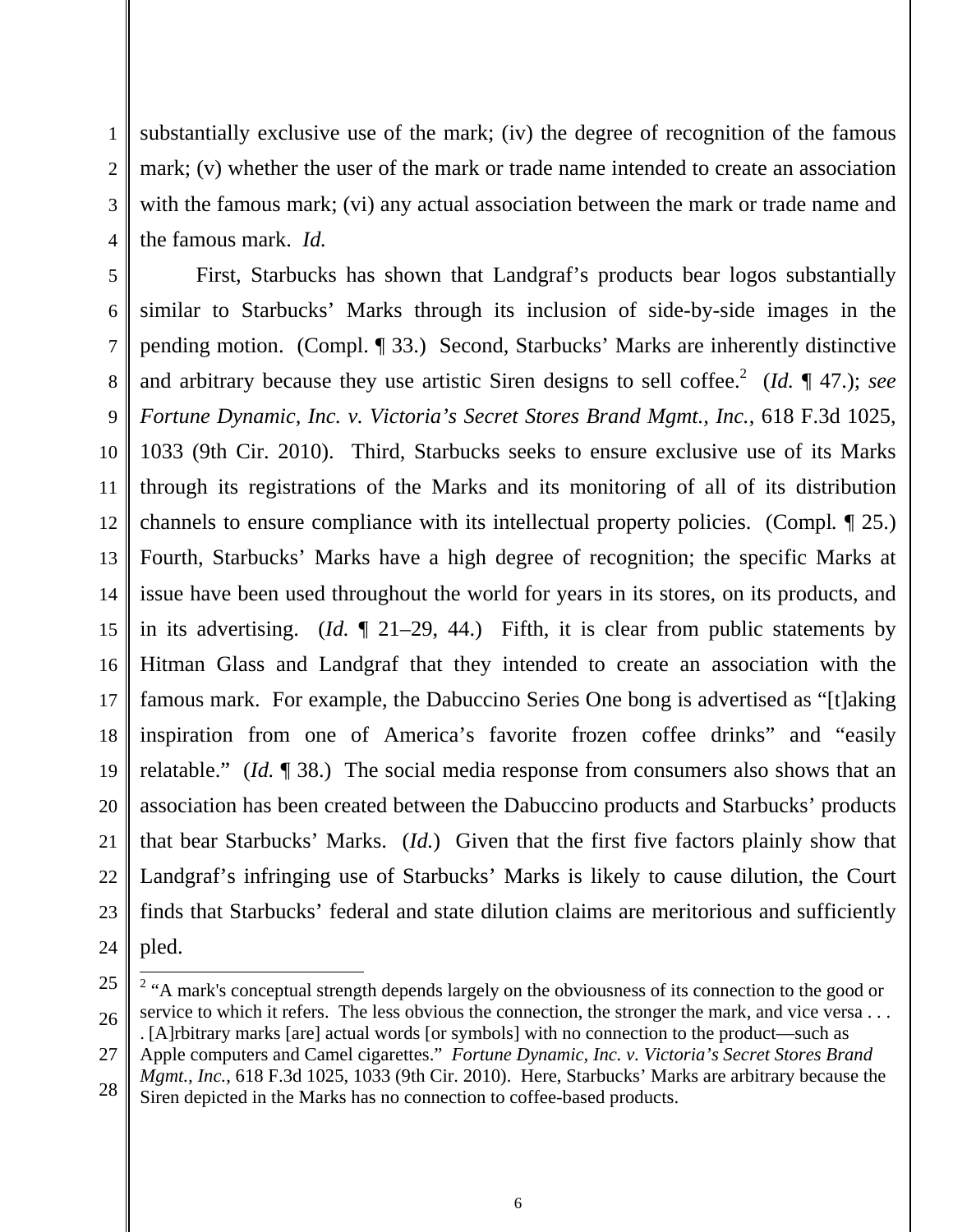1

#### b. Copyright Infringement Claim

2 3 4 5 6 7 8 9 10 Starbucks has also sufficiently pled a meritorious copyright infringement claim against Landgraf. In order to state a claim for copyright infringement under the Copyright Act, Starbucks must show: "(1) ownership of a valid copyright, and (2) copying of constituent elements of the work that are original." *Feist Publications, Inc. v. Rural Tel. Serv. Co.*, 499 U.S. 340, 361 (1991); 17 U.S.C. § 501. However, given that "direct evidence" of copying is usually unavailable, a plaintiff may satisfy the second prong by showing "that the infringer had access to the work and that the two works are substantially similar." *Shaw v. Lindheim*, 919 F.2d 1353, 1356 (9th Cir. 1990). Starbucks has satisfied both prongs of the test here.

11 12 13 14 15 16 First, Starbucks owns valid copyrights in both the Siren Logo and 40th Anniversary Siren Logo. Starbucks owns United States copyright Reg. No. VA 875- 932 in connection with the Siren Logo and copyright Reg. No. VA 1-768-520 in connection with the 40th Anniversary Siren Logo. (Compl. ¶¶ 15, 19.) Starbucks attached copies of the registration certificates to its Complaint. (ECF No. 1) Thus, the first prong of the test is satisfied.

17 18 19 20 Second, Starbucks has shown that Landgraf copied protected elements of its Marks. Most importantly, Starbucks included this side-by-side comparison of its Marks and the infringing Dabuccino products in its Complaint, displaying how Landgraf's designs are substantially similar to Starbucks' Marks.

- 21 22 23 24 25 26 27 /// /// /// /// /// /// ///
- 28 ///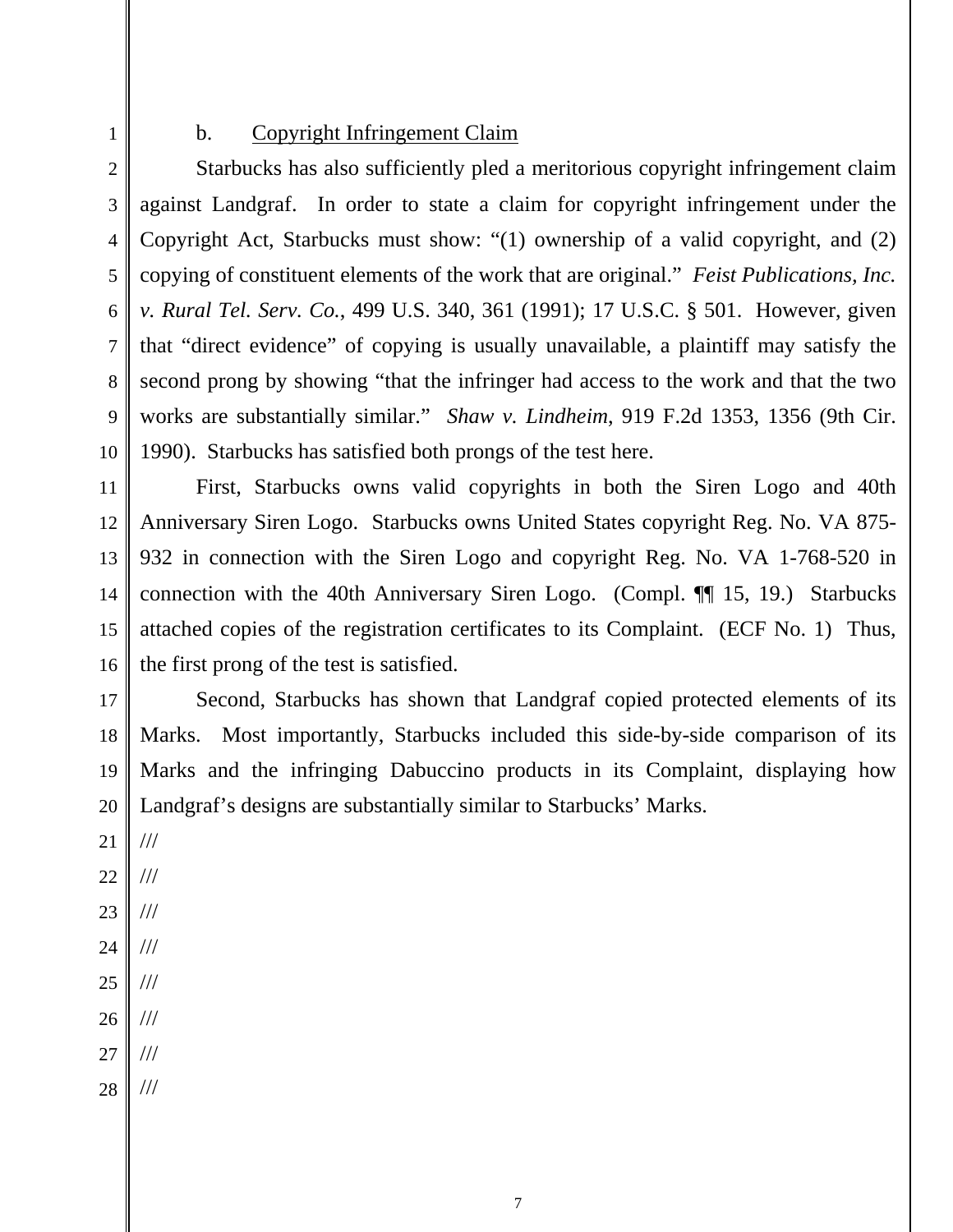

- meritorious copyright infringement claim.
	- c. Trademark Infringement and False Designation of Origin Claims

 Finally, the Court finds that Starbucks has sufficiently pled meritorious claims for trademark infringement and false designation of origin. To prevail on a trademark infringement claim under the Lanham Act, a plaintiff must establish that it "owns a valid, legally protectable trademark and . . . Defendants have used the trademark or a mark similar to the trademark without Plaintiff's consent in a manner that is likely to cause confusion among ordinary consumers." *Sream, Inc. v. Elgawly*, No. CV 16- 840-R, 2016 WL 4967710, at \*1 (C.D. Cal. Sept. 14, 2016); 15 U.S.C. § 1114(1).

Starbucks easily satisfies the first element, as it owns registered trademarks for both the Siren Logo and the 40th Anniversary Siren Logo. (Compl*.* ¶¶ 13–14, 17–18, Ex. 1.) Thus, the critical determination is whether Landgraf's use of Starbucks' Marks has created a likelihood that the consuming public will be confused as to who makes what product. *Jada Toys*, 518 F.3d at 632. Courts generally weigh eight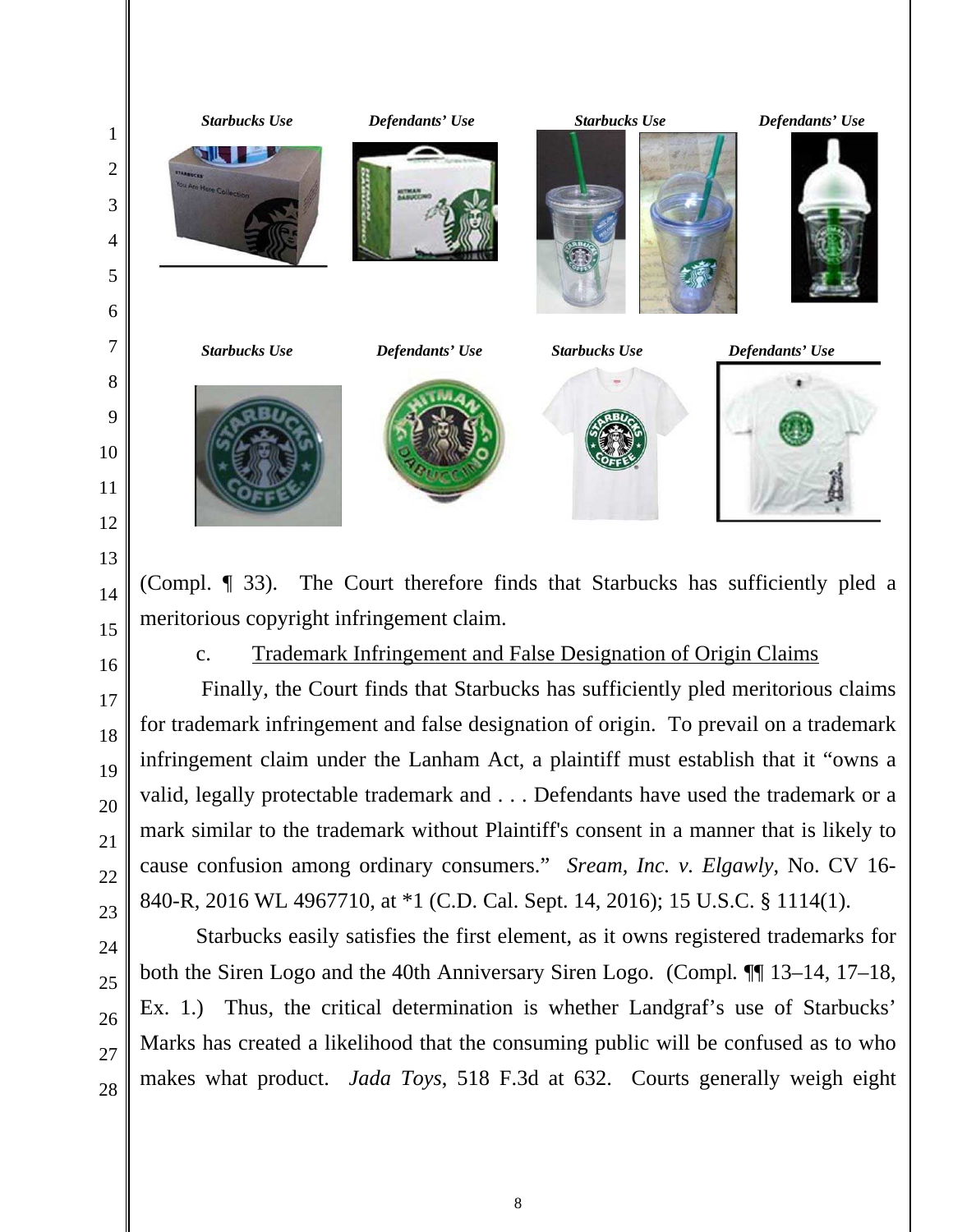1 2 3 4 5 6 7 8 9 10 11 12 factors (the *"Sleekcraft* Factors") in determining whether a likelihood of confusion exists: "(1) strength of the mark; (2) proximity of the goods; (3) similarity of the marks; (4) evidence of actual confusion; (5) marketing channels used; (6) type of goods and the degree of care likely to be exercised by the purchaser; (7) defendant's intent in selecting the mark; and (8) likelihood of expansion of the product lines." *AMF Inc. v. Sleekcraft Boats*, 599 F.2d 341, 348–349 (9th Cir. 1979), *abrogated on other grounds by Mattel, Inc. v. Walking Mountain Prods.*, 353 F.3d 792 (9th Cir. 2003). These factors are "'pliant,' illustrative rather than exhaustive, and best understood as simply providing helpful guideposts." *Fortune Dynamic*, 618 F.3d at 1030. A plaintiff "need not satisfy every factor, provided that strong showings are made with respect to some of them." *Surfvivor Media, Inc. v. Survivor Prods.*, 406 F.3d 625, 631 (9th Cir. 2005).

13 14 15 16 17 18 19 20 21 22 Here, the Court finds that Starbucks has satisfied the *Sleekcraft* Factors. First, Starbucks' Marks are famous and inherently distinctive (as analyzed above). Thus, this factor weighs heavily in Starbucks' favor. *See Century 21 Real Estate Corp. v. Sandlin*, 846 F.2d 1175, 1179 (9th Cir. 1988) ("Marks may be strengthened by extensive advertising, length of time in business, public recognition, and uniqueness"). Second, the proximity of the parties' goods and services weighs in favor of Starbucks, as Landgraf has used the nearly identical Dabuccino logos on tshirts and pins, product types which Starbucks' trademark registrations protect. (Compl. ¶ 14, 17, 18, 33, 75.) Third, as analyzed above, Landgraf's Dabuccino logos are virtually identical to Starbucks' Marks. (*Id.* ¶ 33.)

23 24 25 26 27 28 Fourth, consumers have already associated Starbucks' Marks and Landgraf's infringing logos, as evidenced by the social media user comments excerpted in the pending motion. (*Id*. ¶ 38-39.) Evidence "of actual confusion is not necessary to finding a likelihood of confusion." *Hand & Nail Harmony, Inc. v. ABC Nail & Spa Prod.*, No. SA CV 16–0969–DOC (JEMx), 2016 WL 3545524, at \*5 (C.D. Cal. June 28, 2016). Rather, a "likelihood of confusion 'will be found whenever consumers are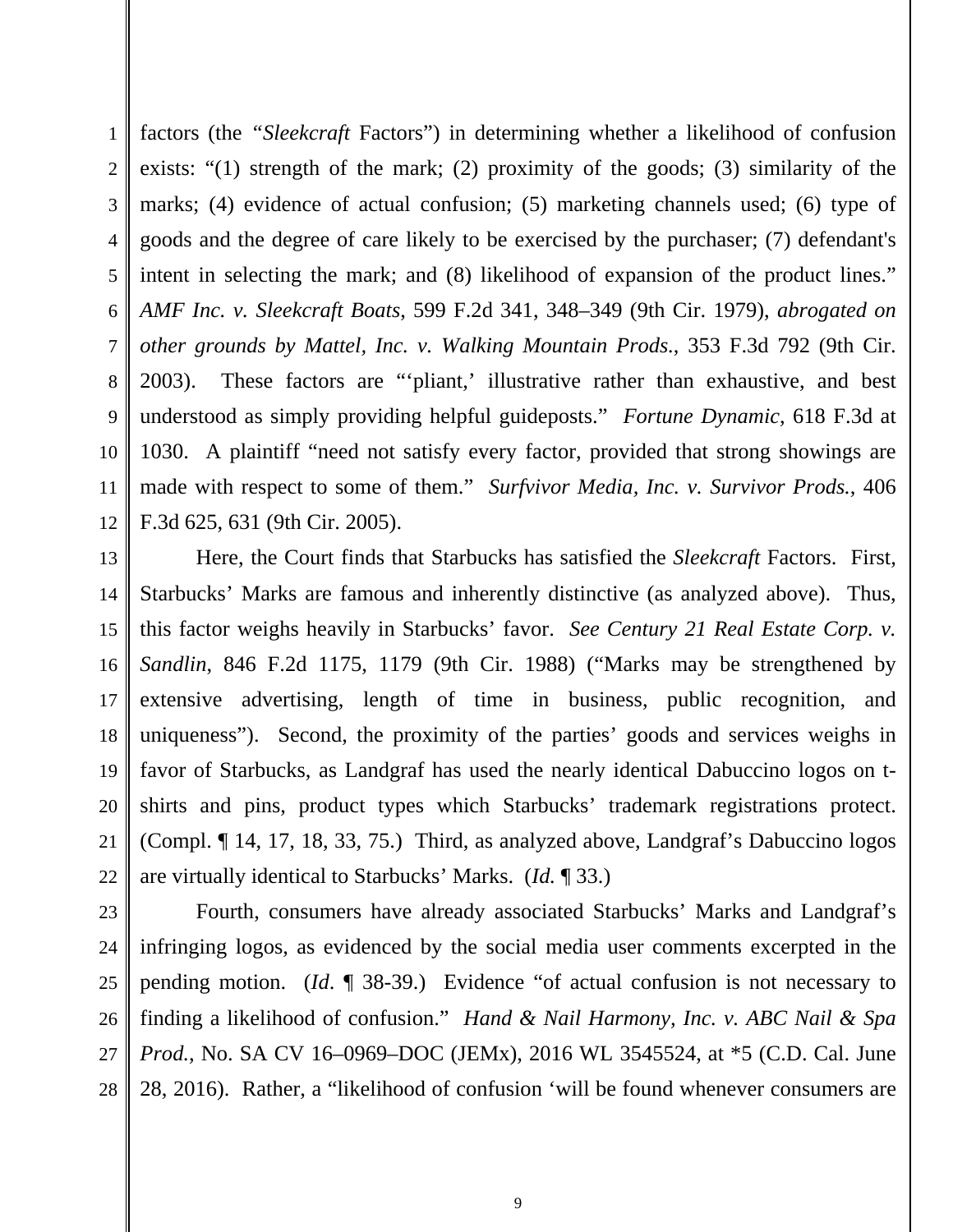1 2 3 4 5 6 likely to assume that a mark is associated with another source or sponsor because of similarities between the two marks.'" *Id.* (citing *SATA GmbH & Co. Kg v. Wenzhou New Century Int'l, Ltd.*, No. CV 15–08157–BRO (EX), 2015 WL 6680807 (C.D. Cal. Oct. 19, 2015)). Because consumers have already associated Landgraf's products with Starbucks' Marks, the Court finds that the likelihood of confusion factor weighs in favor of Starbucks.

7 8 9 10 11 12 13 14 15 16 17 18 19 Fifth, the marketing channels factor weighs in Starbucks' favor because both Starbucks' products and the Dabuccino line are promoted on the internet. (Compl*.* ¶ 14, 26, 38.) Sixth, the type of goods and degree of care element weighs slightly in favor of Starbucks as well, since the Dabuccino products at issue are t-shirts, pins, and other novelties, all products that Starbucks offers. Because these products are generally smaller and less valuable than other items, it is possible that buyers will not scrutinize them as closely as they would other, larger, products. Seventh, Landgraf has demonstrated a clear intent to infringe on Starbucks' Marks. Promotion of the Dabuccino products expressly sought to link the infringing products with Starbucks' Marks. (*Id.* 138.) The Dabuccino products even included a "Certificate of Authenticity" featuring the infringing logos. (*Id.*  $\P$  39.) Given that virtually all<sup>3</sup> of the *Sleekcraft* elements weigh in Starbucks' favor, the Court finds that Starbucks has sufficiently pled a meritorious claim for trademark infringement.<sup>4</sup>

20

21

22

 $\overline{a}$ 

## **3. The Amount at Stake Weighs in Favor of Default Judgment**

 The fourth *Eitel* factor balances the sum of money at stake with the "seriousness of the action." *Lehman Bros. Holdings Inc. v. Bayporte Enters., Inc.*, No. C 11–0961–

- 25 <sup>4</sup> Because Starbucks can establish the merits of its trademark infringement claim, it need not go through a separate analysis for the false designation claim as the two analyses are effectively
- 26 identical. *See Brookfield Communications, Inc. v. West Coast Entm't Corp.*, 174 F.3d 1036, 1047 n.
- 27 8 (9th Cir.1999) (noting that infringement and false designation of origin claims are effectively identical, except that false designation of origin claims protect both registered and unregistered trademarks and can protect a wider range of practices, such as false advertising); *Truong Giant Corp*
- 28 *v. Twinstar Tea Corp.*, No. C 06–035494 JSW, 2007 WL 1545173, at \*4 (N.D.Cal. May 29, 2007).

<sup>23</sup> 24 <sup>3</sup> While it is unclear whether the likelihood of expansion factor is satisfied, it is not necessary for Starbucks to establish every *Sleekcraft* element in its favor.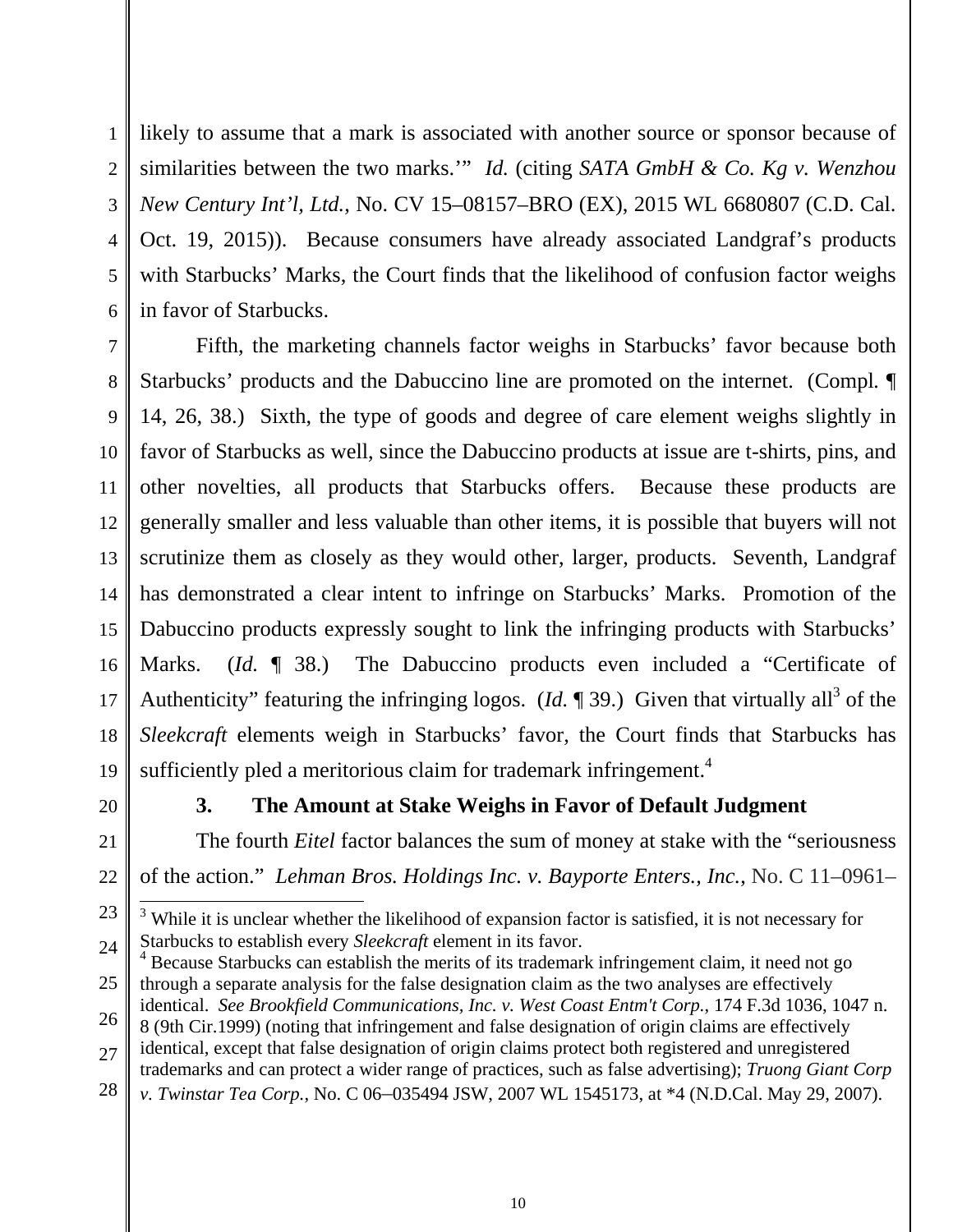1 2 3 4 5 6 CW (MEJ), 2011 WL 6141079, at \*7 (N.D. Cal. Oct. 7, 2011) (internal citations and quotations omitted). The amount at stake must not be disproportionate to the harm alleged. *Id.* Default judgments are disfavored where the sum of money at stake is too large or unreasonable in relation to defendant's conduct. *Truong Giang Corp. v. Twinstar Tea Corp.*, No. C 06–03594 JSW, 2007 WL 1545173, at \*12 (N.D. Cal. May 29, 2007).

7 8 9 10 11 12 13 14 15 16 17 18 19 20 21 22 23 24 25 The Court finds the damages requested by Starbucks are reasonable. To begin, statutory damages "are appropriate in default judgment cases because the information needed to prove actual damages is within the infringers' control and is not disclosed." *Microsoft Corp. v. Nop*, 549 F. Supp. 2d 1233, 1238 (E.D. Cal. 2008). Statutory damages are appropriate here because Starbucks cannot fully ascertain its actual damages as Landgraf has failed to cooperate or file an answer in these proceedings. Starbucks' request for statutory damages falls within the parameters set forth in the Copyright Act, allowing recovery up to \$150,000 per willful infringement. 17 U.S.C. § 504(c). Starbucks alleges that two of its copyrights were infringed; thus its \$300,000 request represents the maximum amount that may be recovered under the Copyright Act. *Walt Disney Co. v. Powell*, 897 F.2d 565, 569 (D.C. Cir. 1990) ("[S]tatutory damages are to be calculated according to the number of works infringed, not the number of infringements."). Given that copyright infringement awards can range into the millions of dollars, the Court finds that Starbucks' \$300,000 request is reasonable. *See Sream*, 2016 WL 4967710, at \*2 (finding that a plaintiff's request for \$300,000 in damages was not too large or unreasonable to grant a default judgment); *Wecosign, Inc. v. IFG Holdings, Inc.*, 845 F. Supp. 2d 1072, 1082 (C.D. Cal. 2012) (entering default judgment when plaintiff requested \$1,023,157.27 in damages).

26 27 28 Starbucks' request for compensatory damages under the Lanham Act is also reasonable, as it seeks \$99,000 in actual damages, the same amount of profit that Landgraf received from co-defendant Hitman Glass to create the infringing products.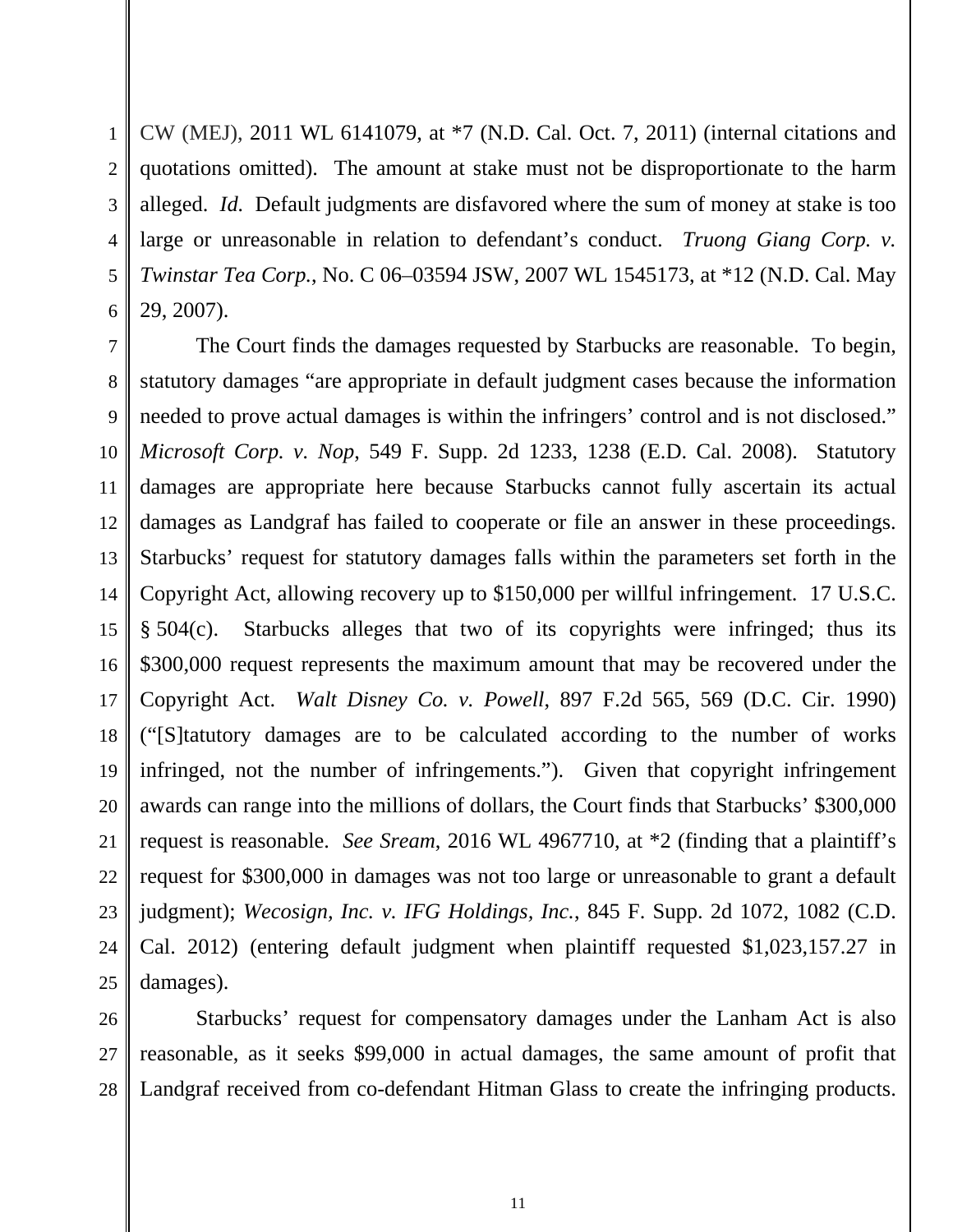1 2 3 4 5 6 (*See* Gold Decl. ¶ 9.) Finally, Starbucks' request for attorney's fees under the Lanham Act and the Copyright Act, calculated pursuant to the schedule set forth in Rule 55-3, is also reasonable. 15 U.S.C. § 1117(a); 17 U.S.C. § 505; Cal. C.D. Civ. L.R. 55-3. Given that all of Starbucks' requests for damages fit squarely within the statutory schemes of the Lanham and Copyright Acts, the Court finds that the fourth *Eitel* weighs in favor of default judgment.

7

## **4. There is Little Possibility of Dispute as to Material Facts**

8 9 10 11 12 13 14 15 16 17 18 19 20 21 22 The next *Eitel* factor considers the possibility that material facts are disputed. *PepsiCo*, 238 F. Supp. 2d at 1177; *Eitel*, 782 F.2d at 1471–72; *see Auto. Indus. Pension Trust Fund v. Bi-City Paint & Body Co.*, No. C 12–01972 LB, 2012 WL 6799735, at \*5 (N.D. Cal. Dec. 6, 2012) ("Given that the issues are easily ascertainable, the possibility for substantial fact disputes seems unlikely"). The Court finds there is little possibility of a dispute arising as to the material facts in this case for two reasons. First, based on the images of the infringing work provided by Starbucks, a dispute over the design appears unlikely given the strong similarities between Starbucks' Marks and the Dabuccino logos. (Compl*.* ¶ 33.) Second, given that Starbucks' Marks are ubiquitous in the United States and the infringing Dabuccino products were specifically marketed using the statement "[t]aking inspiration from one of America's favorite frozen coffee drinks, this cup is hugely popular with most people and easily relatable," Landgraf obviously had access to Starbucks' Marks and intended to infringe upon them. (*Id.* ¶ 21–29, 38) As such, the Court finds that this factor weighs in favor of default judgment.

23

# **5. There is Little Possibility That Default was Due to Excusable Neglect**

24 25 26 27 28 Landgraf's default does not appear to be the result of excusable neglect. There is little possibility of excusable neglect when the defendant fails to respond after being properly served. *See Wecosign*, 845 F. Supp. 2d at 1082. Here, Landgraf was properly served with the Complaint on August 1, 2016. (Gold Decl. ¶ 2.) Even after service, Landgraf failed to respond or appear before this Court. Accordingly, the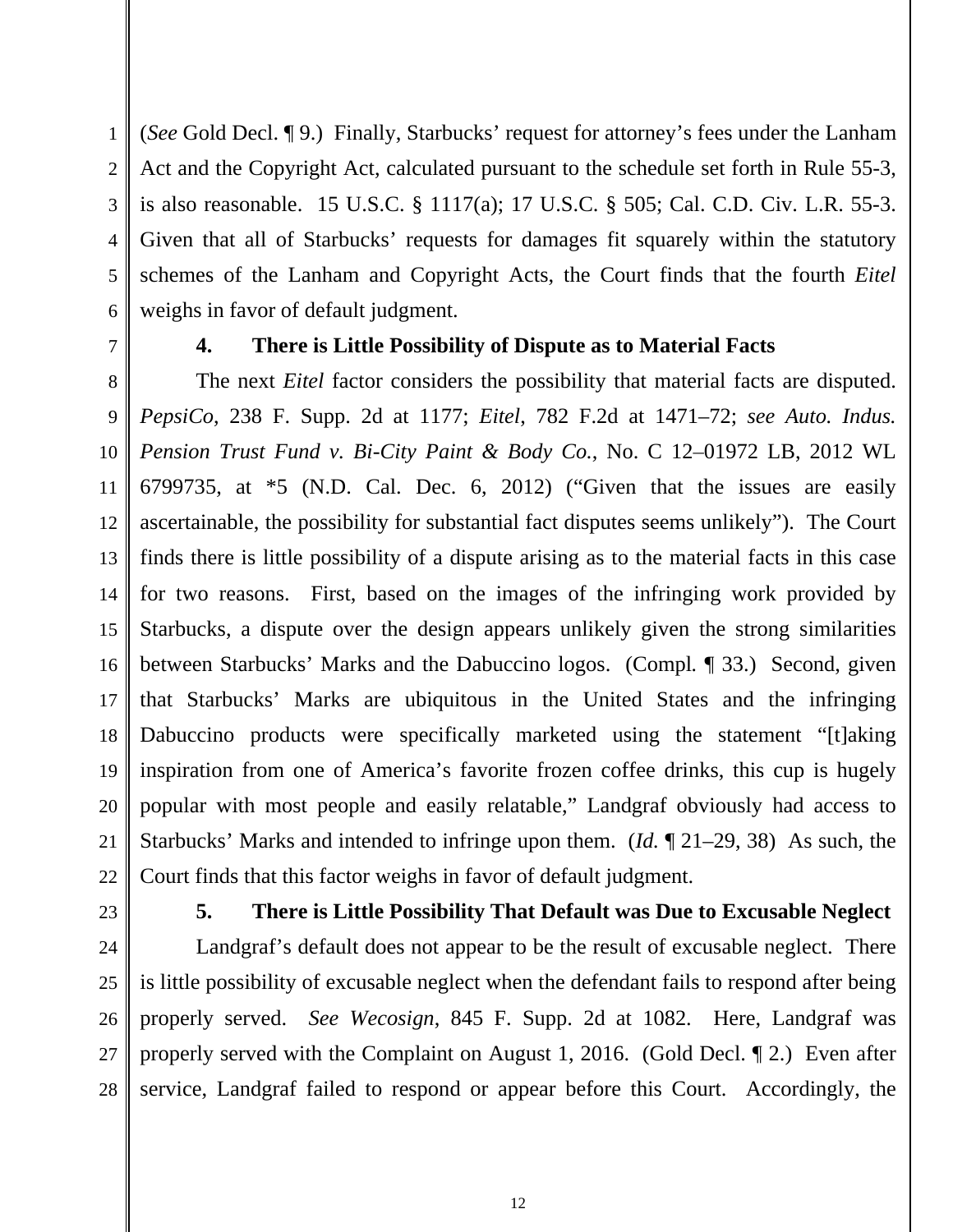Court finds the sixth *Eitel* factor favors entry of a default judgment.

2

1

4

### **6. Decision on the Merits**

3 5 6 7 8 9 10 In *Eitel*, the court maintained that "[c]ases should be decided upon their merits whenever reasonably possible." *Eitel*, 782 F.2d at 1472. However, where, as here, a defendant fails to answer the plaintiff's complaint, "a decision on the merits [is] impractical, if not impossible." *PepsiCo*, 238 F. Supp. 2d at 1177. Because Landgraf failed to respond to Starbucks' Complaint, the Court finds that the seventh *Eitel* factor favors entry of default judgment. After reviewing Starbucks' motion in light of the *Eitel* factors, the Court finds an entry of default judgment appropriate. The Court now turns to Starbucks' requested relief.

**C. Remedies** 

12 Starbucks requests permanent injunctive relief, statutory damages under the Copyright Act in the amount of \$300,000, compensatory damages under the Lanham Act in the amount of \$99,000, and attorneys' fees. The Court addresses each request in turn.

16

11

13

14

15

## **1. Injunctive Relief**

17 18 19 20 Starbucks' first seeks permanent injunctive relief against Landgraf under both the Lanham Act and the Copyright Act. (Compl. Prayer for Relief ¶ 2, 3.); *see* 15 U.S.C. § 1116(a); 17 U.S.C. § 502(a). Permanent injunctive relief is available as part of a default judgment. *See Philip Morris*, 219 F.R.D. at 502.

21 22 23 24 25 26 27 28 Under the Lanham Act, Starbucks seeks a permanent injunction that would bar Landgraf from "making, using, selling, offering to sell, importing into these United States, displaying, advertising any product or service bearing or utilizing in any way the Starbucks Marks, including but not limited to (i) using any of the Starbucks' registered and common law trademarks in any way that dilutes or is likely to dilute any of the Starbucks Marks; (ii) using any of Starbucks' registered and common law trademarks including the Starbucks Marks in connection with the operation of Defendants' businesses, promotional offers, advertising, marketing, or on Defendants'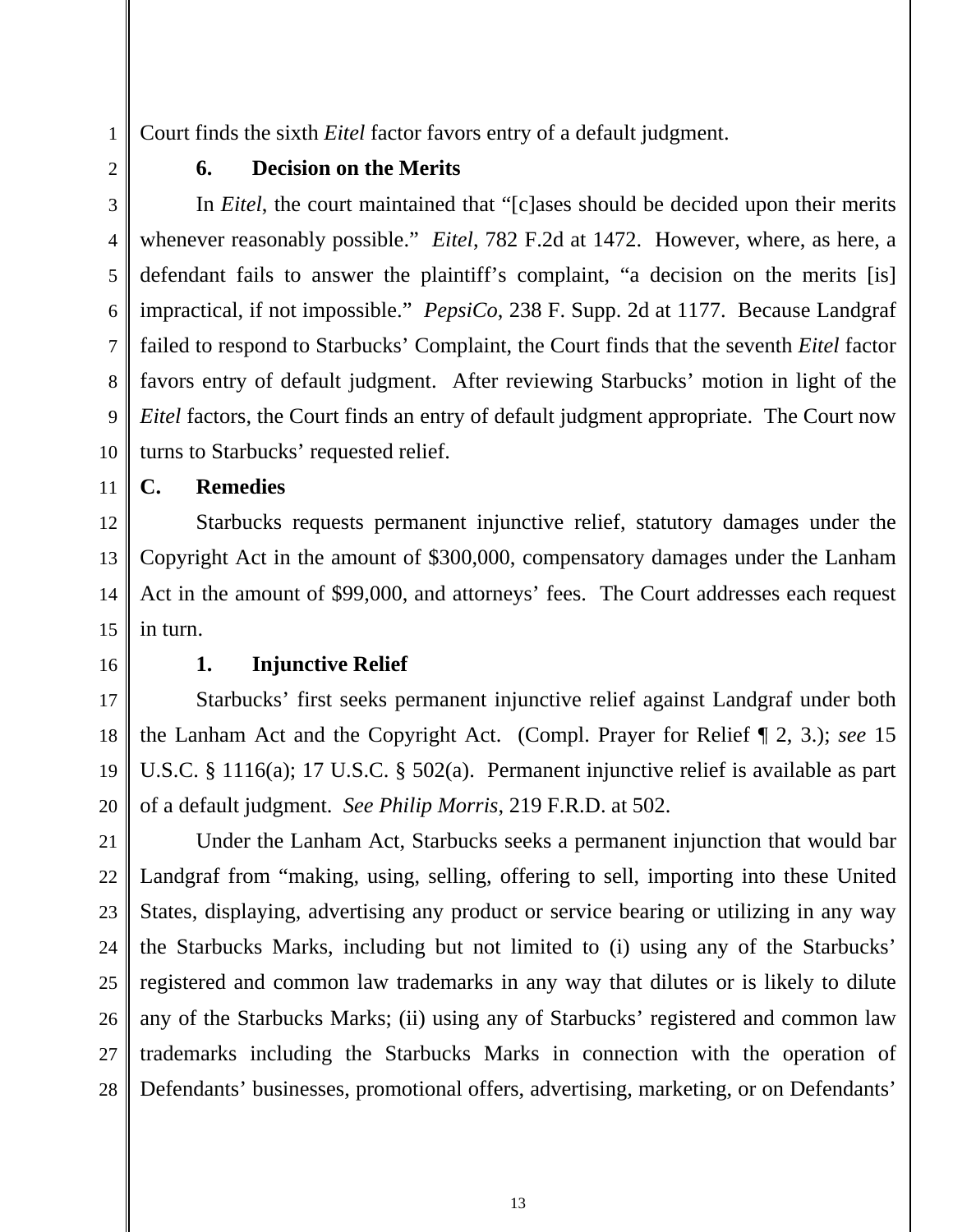1 2 3 4 5 6 7 8 products; (iii) using any trademark, logo, words, or design that tends to falsely represent or is likely to confuse, mislead, or deceive consumers, purchasers, Defendants' customers, prospective customers or any member of the public that Defendants' promotions, advertisements, products, or services originate from Starbucks or have been sponsored, approved, or licensed by, or are otherwise associated with Starbucks or are in any way connected or affiliated with Starbucks; and (iv) selling or distributing any of the merchandise in the Dabuccino product line." (Compl. Prayer for Relief ¶ 2.)

9 10 11 12 13 14 15 16 17 18 19 20 21 Under the Lanham Act, "the district court [has] the 'power to grant injunctions according to principles of equity and upon such terms as the court may deem reasonable, to prevent the violation of any right of the trademark owner." *Reno Air Racing Ass'n v. McCord*, 452 F.3d 1126, 1137 (9th Cir.2006) (citing 15 U.S.C. § 1116(a)). In fact, "[i]njunctive relief is the remedy of choice for trademark and unfair competition cases, since there is no adequate remedy at law for the injury caused by a defendant's continuing infringement." *Century 21*, 846 F.2d at 1180. In order for the Court to grant a permanent injunction, Starbucks must show: "(1) that it has suffered an irreparable injury; (2) that remedies available at law, such as monetary damages, are inadequate to compensate for that injury; (3) that, considering the balance of hardships between the plaintiff and defendant, a remedy in equity is warranted; and (4) that the public interest would not be disserved by a permanent injunction." *eBay Inc. v. MercExchange, L.L.C.*, 547 U.S. 388, 391 (2006).

28 Starbucks has not demonstrated that it has suffered irreparable injury. The Ninth Circuit has held that "actual irreparable harm must be demonstrated to obtain a permanent injunction in a trademark infringement action." *Herb Reed Enterprises, LLC v. Florida Entm't Mgmt., Inc.*, 736 F.3d 1239, 1249 (9th Cir. 2013). Here, Starbucks argues that it has suffered irreparable harm because it faces the threat of a "loss of prospective customers, goodwill, [and] reputation" due to Landgraf's infringement. (Mot. at 19–20.) Nonetheless, Starbucks has failed to show how any of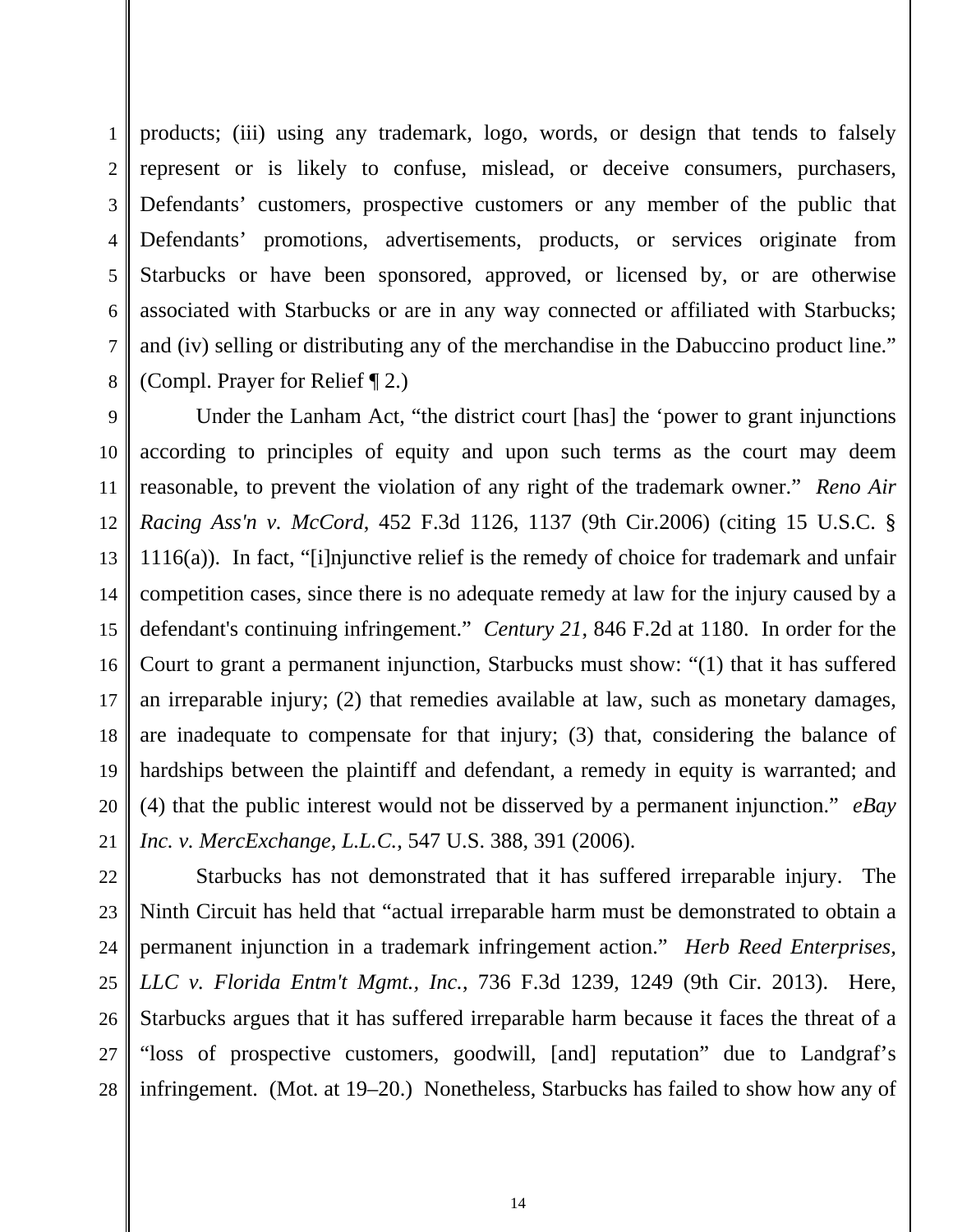1 2 3 4 5 6 these harms have actually transpired as a result of Landgraf's actions. Instead, it notes that some consumers have drawn an association between the Dabuccino products and Starbucks' Marks on social media. (Compl. ¶ 38–39.) When combined with Starbucks' lack of analysis on how the remedies available at law are inadequate to compensate for its alleged injuries, Starbucks has not established the necessary elements to receive a permanent injunction under the Lanham Act.

7 8 9 10 11 12 13 14 Starbucks also requests a permanent injunction under the Copyright Act that would bar Landgraf "from reproducing, making derivative works of, distributing, or displaying the materials protected by the Starbucks Copyrights or any substantially similar materials including those materials comprising the Dabuccino product line." (Compl. Prayer for Relief ¶ 3.); 17 U.S.C. § 502(a). The Court also declines to grant Plaintiff this requested injunction under the Copyright Act, finding that the damages at law in this case, of over \$400,000, are sufficient to deter Landgraf's future infringement of Starbucks' Marks.

15

#### **2. Statutory Damages Under the Copyright Act**

16 17 18 19 20 21 22 23 24 25 26 27 28 Starbucks also seeks \$300,000 in statutory damages under the Copyright Act. (Mot. at 23.) The Copyright Act allows a copyright owner to pursue statutory damages in lieu of actual damages any time before final judgment is rendered. 17 U.S.C. §  $504(c)(1)$ . When a plaintiff shows that a defendant willfully infringed its copyright, it may be awarded up to \$150,000 per copyright violated. *Id*.; *see Sweet People Apparel, Inc. v. Zipper Clothing*, No. CV 12–02759–ODW (CWx), 2012 WL 1952842, at \*5 (C.D. Cal. May 31, 2012). Courts "frequently infer willfulness where a defendant defaults." *Id.* (citing to *Derek Andrew, Inc. v. Poof Apparel Corp.*, 528 F.3d 696, 702 (9th Cir.2008) ("All factual allegations in the complaint are deemed true, including the allegation of [defendants'] willful infringement . . . ")); *Autodesk, Inc. v. Flores*, No. 10–CV–01917–LHK, 2011 WL 337836, at \*8 (N.D. Cal. Jan 31, 2011) (slip copy) ("Willfulness may also be inferred or admitted based on a defendant's failure to defend"). Given Landgraf's failure to respond in the case and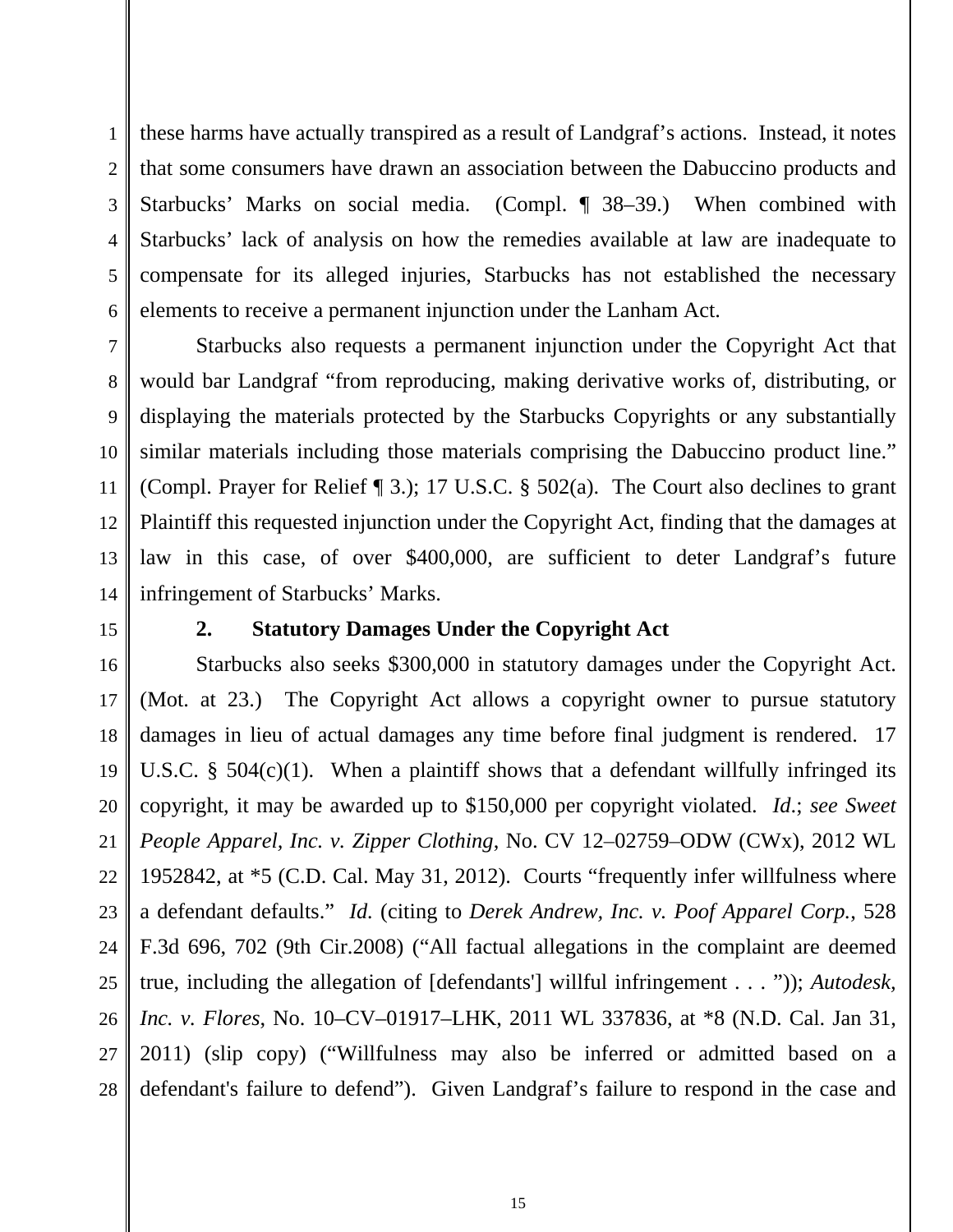his explicit acknowledgment that his products are substantially similar or at least closely related to products featuring Starbucks' Marks, his infringement was willful.

2 3

4

1

5 6 7 8 9 10 12 The Court "has wide discretion in determining the amount of statutory damages to be awarded, constrained only by the specified maxima and minima." *Harris v. Emus Records Corp.*, 734 F.2d 1329, 1335 (9th Cir. 1984). When considering the amount of damages to award, the Court must look to the "nature of the copyright, the circumstances of the infringement and the like." *Peer Int'l Corp. v. Pausa Records, Inc.*, 909 F.2d 1332, 1336 (9th Cir. 1990) (quoting *L.A. Westermann Co. v. Dispatch Printing Co.*, 249 U.S. 100, 106–07 (1919)). Further, "[e]ven for uninjurious and unprofitable invasions of copyright the court may, if it deems it just, impose a liability within statutory limits to sanction and vindicate the statutory policy." F. W. *Woolworth Co. v. Contemporary Arts*, 344 U.S. 228, 233 (1952).

13 14 15 16 Here, Starbucks requests \$300,000, the statutory maximum for the willful infringements of two copyrights. The Court concludes that this amount is reasonable in light of Starbucks' inability to fully ascertain its exact damages and the preeminence of Starbucks' Marks.

17

11

## **3. Compensatory Damages Under the Lanham Act**

18 19 20 21 22 23 24 25 Starbucks also seeks \$99,000 in compensatory damages under the Lanham Act. (Mot. at 23.) The Lanham Act allows for the recovery of a defendant's profits and the costs of prosecuting an action for willful violation of Section 1125(c). While a plaintiff must choose between recovering statutory damages and actual damages under either the Lanham Act and the Copyright Act, nothing prohibits a plaintiff from seeking statutory damages under one act and actual damages under the other, or vice versa. *See Nintendo of Am., Inc. v. Dragon Pac. Int'l*, 40 F.3d 1007, 1011 (9th Cir. 1994).

26 27 28 As analyzed above, Landgraf's infringements were willful violations of Section 1125(c) of the Lanham Act. Landgraf received \$99,000 from Hitman Glass for his work on the Dabuccino line. (Gold Decl., ¶ 9.) Therefore, Starbucks is entitled to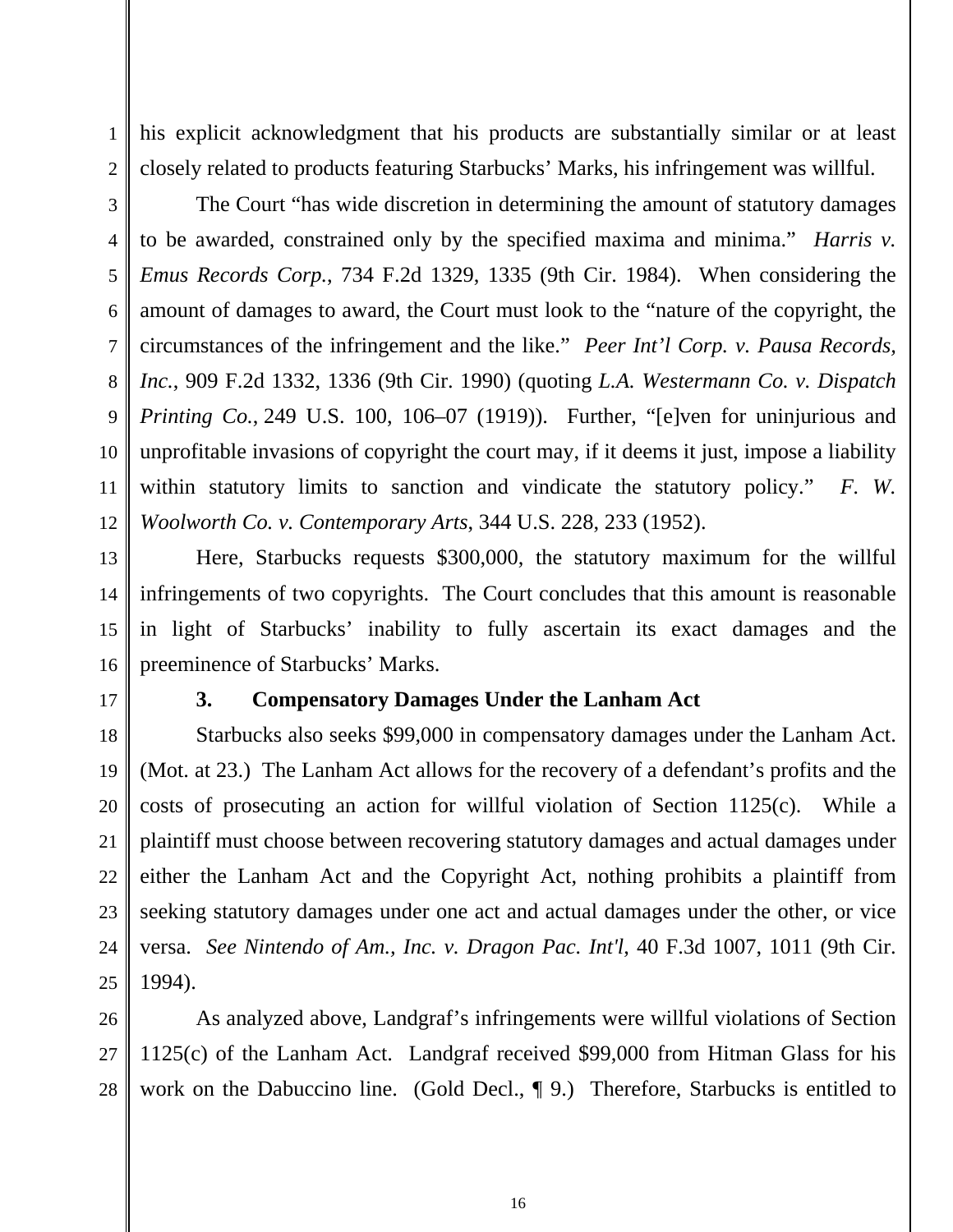1 actual damages in the amount of \$99,000 in order to recover the profits Landgraf made from infringing on Starbucks' Marks.

3

2

## **4. Attorney's Fees**

4 5 6 7 8 9 10 11 12 Finally, Starbucks seeks attorneys' fees under both the Lanham Act and the Copyright Act. (Mot. at 24); 15 U.S.C. § 1117(a); 17 U.S.C. § 505. When a party seeks statutory attorneys' fees, the award is subject to the constraints outlined in Local Rule 55-3. If an applicable statute provides for the recovery of attorneys' fees and the total monetary judgment in the case is over \$100,000, the court must set attorneys' fees at \$5,600 plus 2% of the amount over \$100,000 that is awarded. C.D. Cal. R. 55- 3. Because the applicable statutes of the Lanham Act and Copyright Act provide for the recovery of attorney's fees, the Court will award such fees in accordance with the Local Rules. 15 U.S.C. § 1117(a); 17 U.S.C. § 505.

13 14 15 16 17 18 Here, the total judgment against Landgraf exceeds \$100,000, and thus the Court will award Starbucks \$5,600 plus 2% of the award over the \$100,000 threshold. The initial award totals \$399,000, after the statutory and actual damages are combined. Therefore, the Court awards Starbucks \$11,580 in attorneys' fees (\$5,600 + \$5,980). *See Vogel*, 992 F.Supp.2d at 1016 (applying Rule 55-3 schedule to award fees in a default judgment context).

19 20 21 22 23 24 25 /// /// /// /// /// /// ///

- 26 ///
- 27 ///
- 28 ///